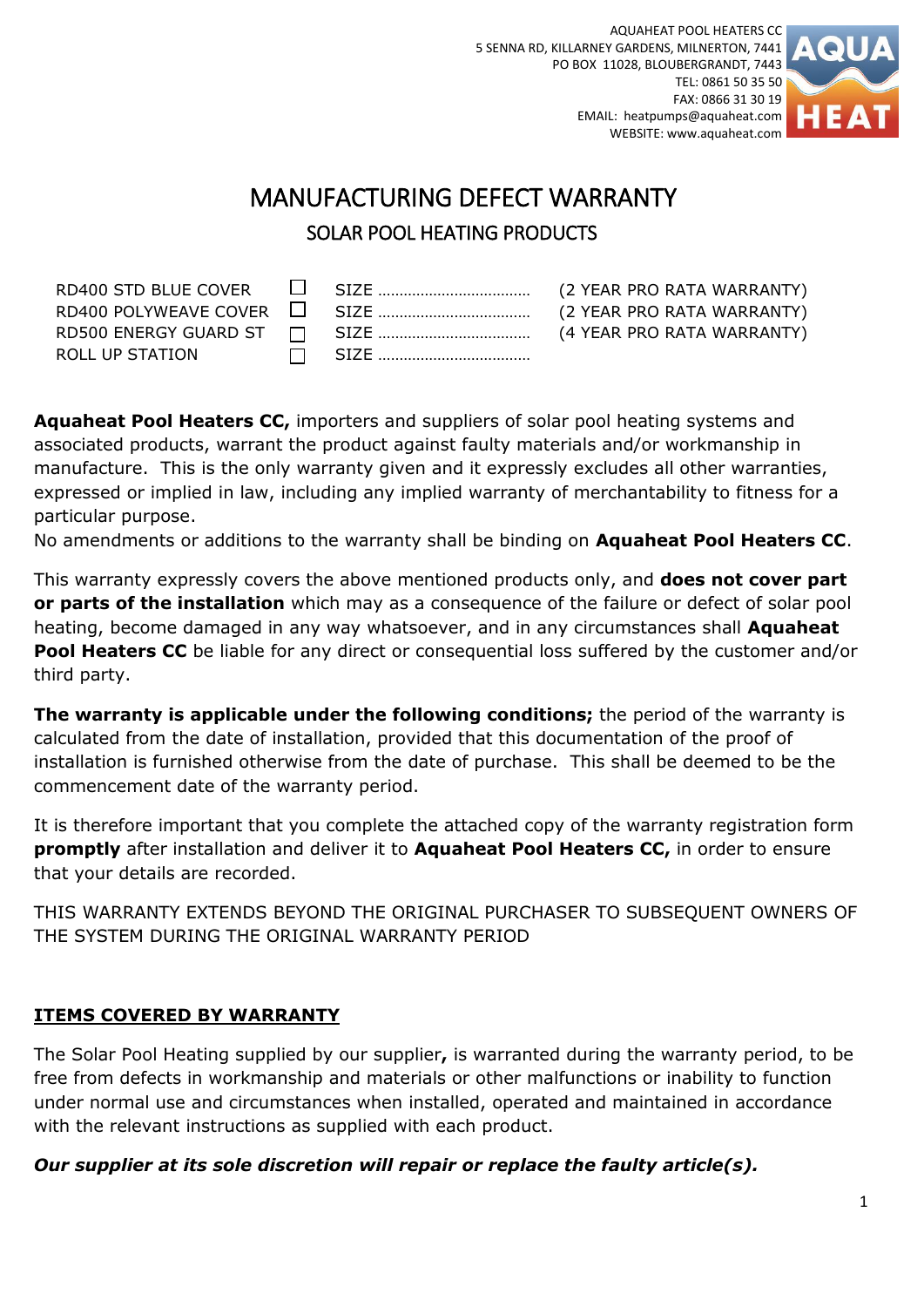

Repairs or replacements carried out under warranty do not extend the warranty period on the product. Components removed during warranty repairs remain the property of our supplier**.**

#### **DURATION OF WARRANTY**

#### **SOLAR COVER**

The **Aquaheat Pool Heaters CC** solar covers shall be free from defects caused by faulty workmanship or materials that affect the normal functioning of the cover for a period of;

*TWO (2) year Pro-Rata warranty;* RD400 STD Blue cover and RD400 Solarweave cover

*FOUR (4) year Pro-Rata Warranty;* RD500 Energy Guard ST cover

*" Pro-rata warranty is a kind of partial warranty that is used for non-repairable products like tires and batteries. Under Pro-rata warranty, if a product fails before the end of the warranty cycle, the manufacturer replaces it at a cost that depends on the age of the item at the time of complaint. In this type of warranty only a part of the initial cost is covered. However, the replaced product is then covered by an equal new warranty.*

*If your blanket breaks in the pro-rata warranty cycle then depending on the value of the blanket, you will get discount on the current price of the newly replaced blanket. The pro-rata warranty is counted from the date of purchase to the date of complain.*

*For example if a blanket has 24 months of warranty, and it fails in the 18th month, then 75% (as 75% of its duty cycle is over) value of the blanket will be deducted from its current price at that point of time. And you will get 25% discount on the purchase price of the newly replaced blanket. "*

### **ROLL-UP STATIONS**

The roll-up station shall be warranted against faulty materials and / or workmanship for a period of **TWO (2)** year. The trailing kit (blue strapping, clips and buckles) and leading edges shall be warranted against faulty materials and / or workmanship for a period of **ONE (1)** year. The castor wheels shall be warranted against faulty materials for a period of **SIX (6)** months. *The castor wheels are made of galvanised material, and should be cleaned regularly. Any rust or fault due to rust is not warranted.* 

### **LABOUR**

During the applicable warranty period **Aquaheat Pool Heaters CC,** at their own discretion, shall replace or repair the defective part with labour at **NO CHARGE** to the purchaser or subsequent owners for the first **TWELVE (12) MONTHS** after supply and / or installation, provided the fault is caused by faulty workmanship or materials. **If no fault exists, a "call out" fee will be charged.**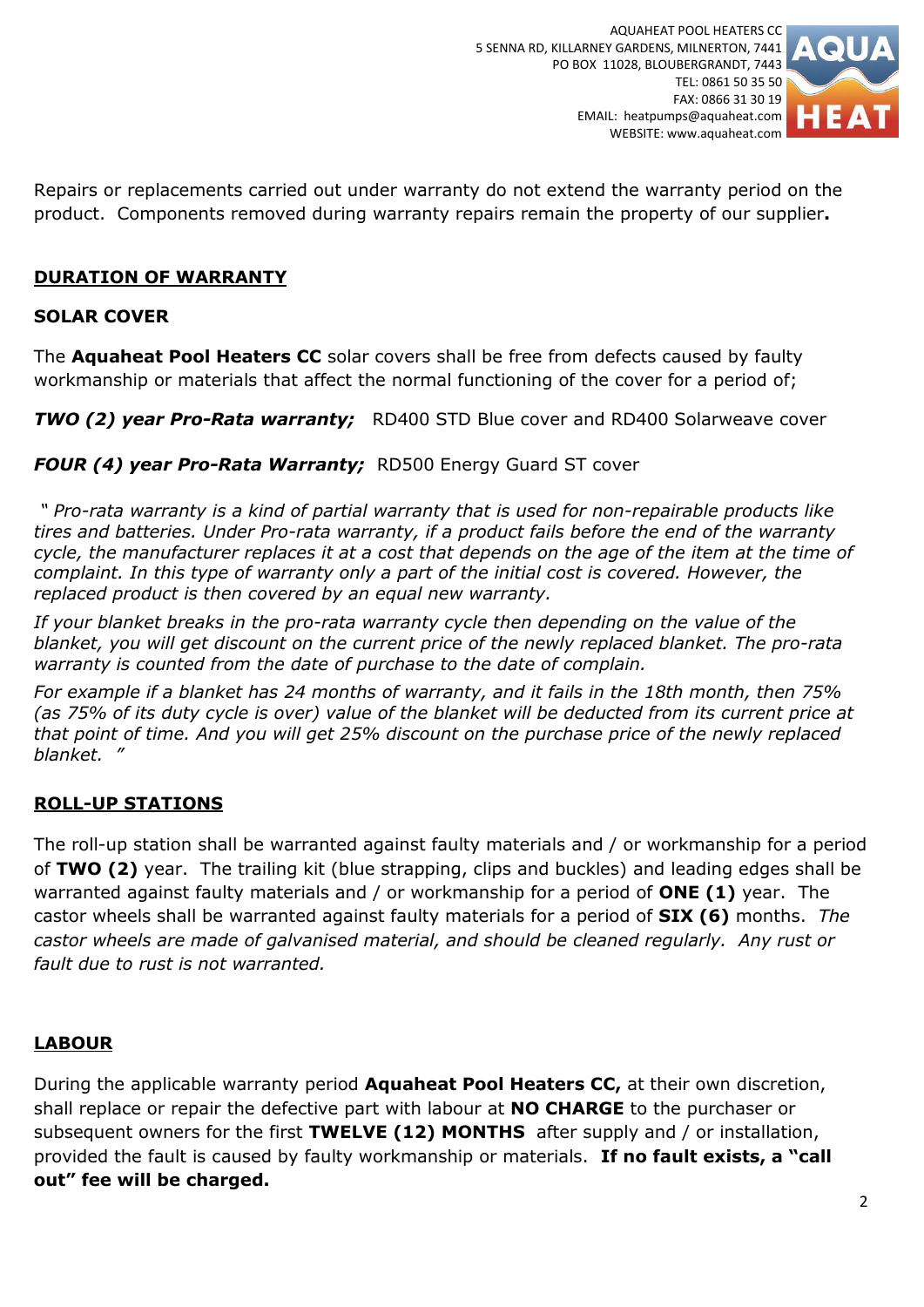

## **EFFECTS OF CHEMICALS ON THE SOLAR BLANKET**

It is most important to ensure that the pool water is always balanced.

- *Store the pool cover in a shaded cool area when not on water in the swimming pool*
- *Swimming pool water must always be balanced - pH between 7.2 and 7.6; TA (Total Alkalinity) between 80 and 120ppm*
- *Remove the pool cover for 2 days when the Free Chlorine level is above 3ppm, i.e. During "chlorine shock" treatment*
- *Test pool water monthly at certified test station and keep record of results*

Pool chemicals can adversely affect the pool solar blanket material, in even the lowest dosages. Chlorine levels should be kept at between one and three parts per million and the blanket must be removed whenever the pool is being treated with any chemicals. Only once all the readings are back to normal should the blanket be replaced on the pool. If this is not adhered to, super chlorination occurs and the material loses pigmentation, becoming brittle. The bubbles will disintegrate and disperse into the pool, clogging the filtration system. The use of "floaters" is not recommended.

It is imperative that when the blanket is off the pool water surface, it should be stored out of the direct sunlight if at all possible and it should always be completely covered with the white UV protector sheet that is supplied with the blanket. If the blanket is being used on a pool that is heated, temperatures should not be maintained at levels above 35ºC for any period of time as this would also be detrimental to the life of the blanket.

## **TRAVELING / FREIGHT**

## **Where warranty is claimed, all traveling and freight costs shall be the customer's responsibility and will be for their account.**

All defects must be reported to the office of supply in the first instance, and this warranty shall be vitiated and rendered of no force or effect if any repairs are affected by the end buyer or representative on his behalf, in an attempt to remedy any alleged fault, unless authorised in writing by **Aquaheat Pool Heaters CC.**

## **WARRANTY IS VOID UNDER THE FOLLOWING CIRCUMSTANCES**

Failure to follow and comply with all documented recommendations as stated in the 'Owners Operation Manual' and 'Installation and Maintenance Manual' and may result in problems that should otherwise not occur. It is accordingly essential that these instructions and guidelines be followed strictly in order to avoid possible resultant malfunctions.